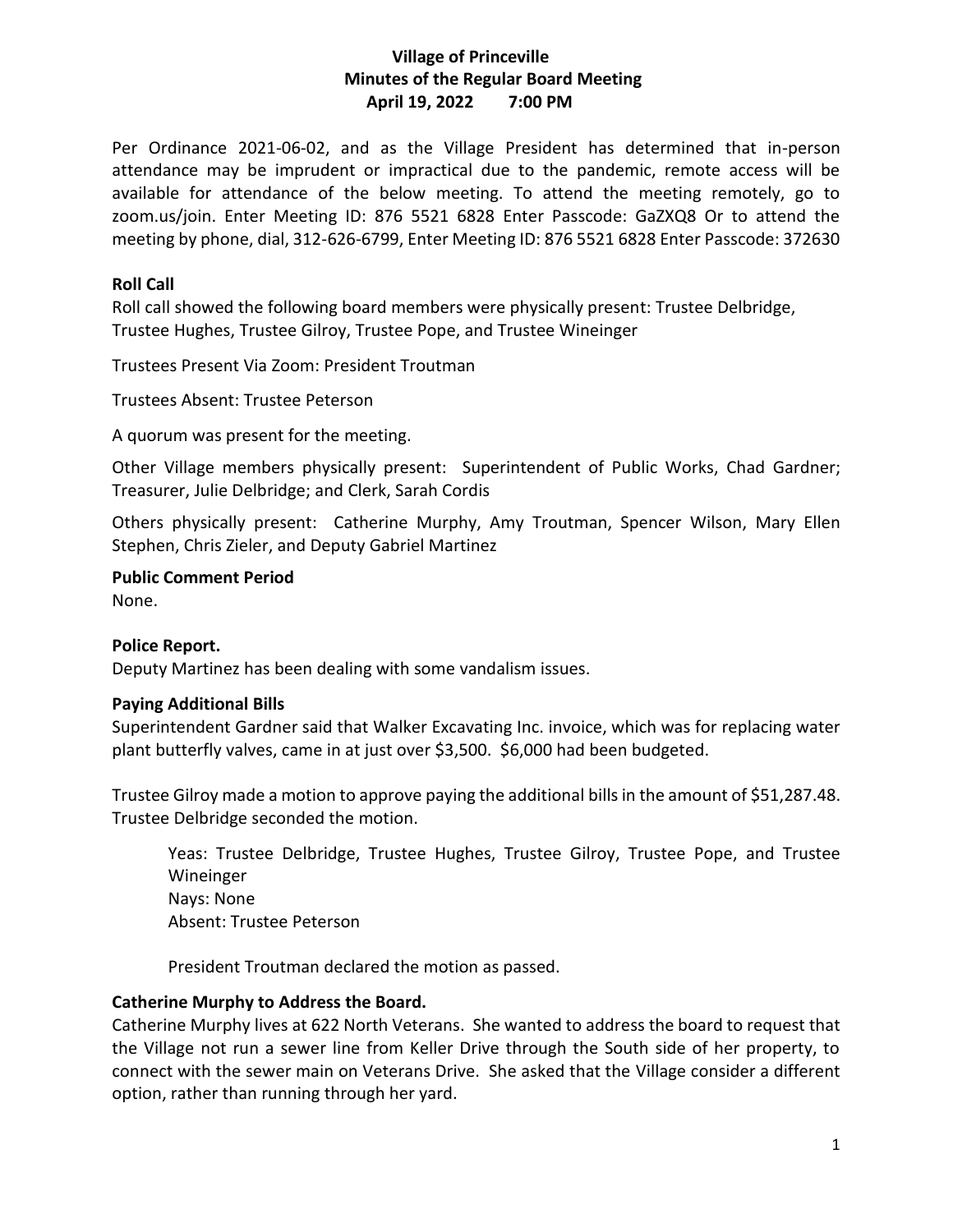She has spent thousands of dollars and countless hours to beautify her yard, landscaping and neighborhood.

Catherine Murphy purchased her lot from an individual in 2019 and built her home in 2020.

She stated that Lot 22 was not a surprise and the installation of piping should have happened when the subdivision was built.

Catherine reviewed the price of the lots that homeowners had purchased and indicated that some residents paid much more than others. The proposed installation of a sewer line through homeowners' properties seems extensive and invasive when Lot 22 is priced at just \$7,500.

President Troutman commented that when the lots were developed an easement was put into place for utilities.

Superintendent Gardner said that the sewer line was not installed originally because the lots had not been sold or developed, and there was an initial cost savings to the Village to not run the additional sewer lines at that time. The Village Board, at that time, had to do what was financially responsible, and it was not feasible at that time. He mentioned a few other alternatives, rather than running the sewer line through Ms. Murphy and Ms. Stephens yards. One option would be to cut the street and run into under there, which he estimated to cost around \$5,000.

Catherine Murphy said she would concede/compromise and would be ok with the Village running the sewer line through the North side of her property, where there is no infrastructure. Gardner said that is feasible as there is no infrastructure there. Superintendent Gardner estimated that that would cost the Village a few thousand dollars.

President Troutman recommended that the Village go ahead with running the sewer line to the North Side of Ms. Murphy's property, as long as Superintendent Gardner believes that could be done. President Troutman did state that in the future, and with any other development, this could become an issue. There are not always alternate routes for utilities. Easements are there, and homeowners need to take responsibility, accept and respect the easements. Repairs and leaks may happen and they will need to be accessed via the easement. He also wanted it to be known that trees and plantings should not be planted in an easement.

President Troutman said that Lot 22 was platted in 2018. The next phase would be Aten Acres Phase 7 but those lots are not platted, and there is no development in place.

President Troutman told Superintendent Gardner to go ahead with the option of running the sewer line to the north of Ms. Murphy's property.

# **Consider and Vote on Ordinance to Sell Lot 22 in Aten Acres and Approve Associated Real Estate Contract.**

President Troutman stated that if this ordinance is approved tonight, attorney Scott Brunton will start on the paperwork. A closing could potentially take place between April 29th – May 6th.

The Village Board suggested a few language changes. The changes should read as follows:

- 1. One (1) year to start building from the lot purchase date. Then eighteen (18) months to complete construction after they start building.
- 2. Ameren (electrical) will be run to the lot line, at no charge to the purchaser. (There is currently no mention of Ameren in the contract.)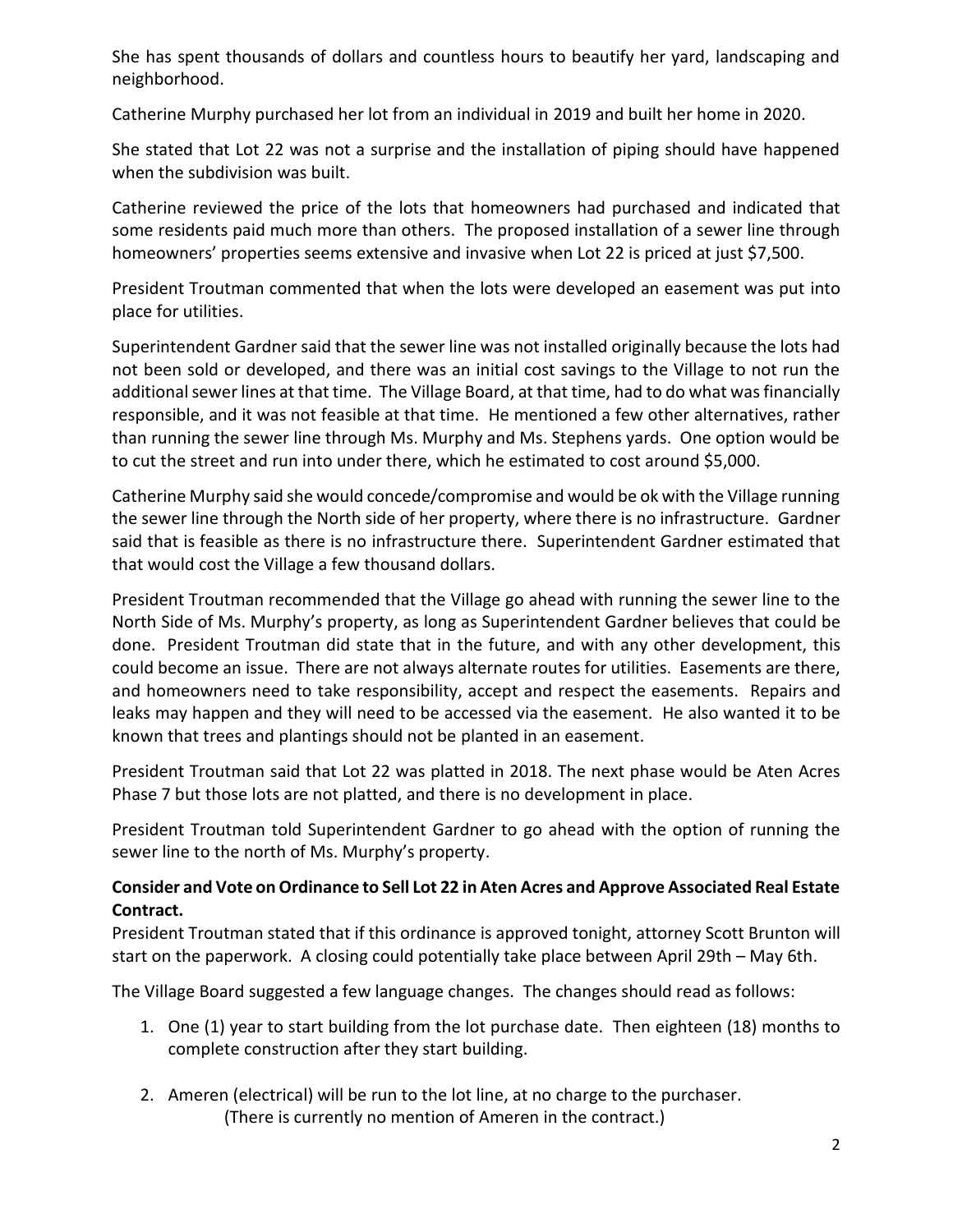The ordinance and real estate contract need to match.

Trustee Delbridge made a motion to approve an ordinance to sell Lot 22 in Aten Acres, with the above-mentioned contract changes. Trustee Wineinger seconded the motion.

Yeas: Trustee Delbridge, Trustee Gilroy, and Trustee Wineinger Abstain: Trust Trustee Hughes (conflict of interest) and Trustee Pope (TIF District) Absent: Trustee Peterson Nays: None President Troutman declared the motion as passed.

Trustee Delbridge made the motion to approve the contract with the corrections to both ordinance and contract to be made. (1) 1 year to start building from date of closing and 18 months to finish building after they start. (2) Ameren utilities to lot line with no charge to buyer. Trustee Wineinger seconded the motion.

Yeas: Trustee Delbridge, Trustee Gilroy, and Trustee Wineinger Abstain: Trustee Hughes (conflict of interest) and Trustee Pope (TIF District) Absent: Trustee Peterson Nays: None President Troutman declared the motion as passed.

# **Princeville Civic Association to Address the Board Regarding Heritage Days.**

Amy Troutman, representing PCA, addressed the board. She thanked the board for previous donations. She said the donations have been used to cover some needs of Heritage Days, specifically porta-potties, which rent for a total of \$1,000 - \$1,200.

Trustee Delbridge made a motion to donate \$2,500 to the Princeville Civic Associations to assist in covering costs for the 2022 Heritage Days. Trustee Hughes seconded the motion.

Yeas: Trustee Delbridge, Trustee Hughes, Trustee Gilroy, Trustee Pope, and Trustee Wineinger Nays: None Absent: Trustee Peterson

President Troutman declared the motion as passed.

Amy Troutman also discussed the carnival. Chris Zieler, with the carnival, was present at the meeting. Amy said the PCA would like to bring more carnival rides to the carnival and understands the rides should go on the street rather than on the grass in the park. In previous years, with a different carnival company, the park had been left in rough shape after the event. Chris indicated that his carnival/group does not conduct business in a way that destroys or tears up property. This will be his third year working with the PCA for Heritage Days, and he says he has left the park in great shape each year. Chris said it would be hard to bring more rides, especially the larger ones, if he is limited to hard surface/streets only. Chris does want to work with the PCA, but said it's just not feasible if he is limited to small rides only, due to spacing.

Amy said that the Lions tent, stage, three (3) food trucks and games will stay in the same spots as they have been in the past.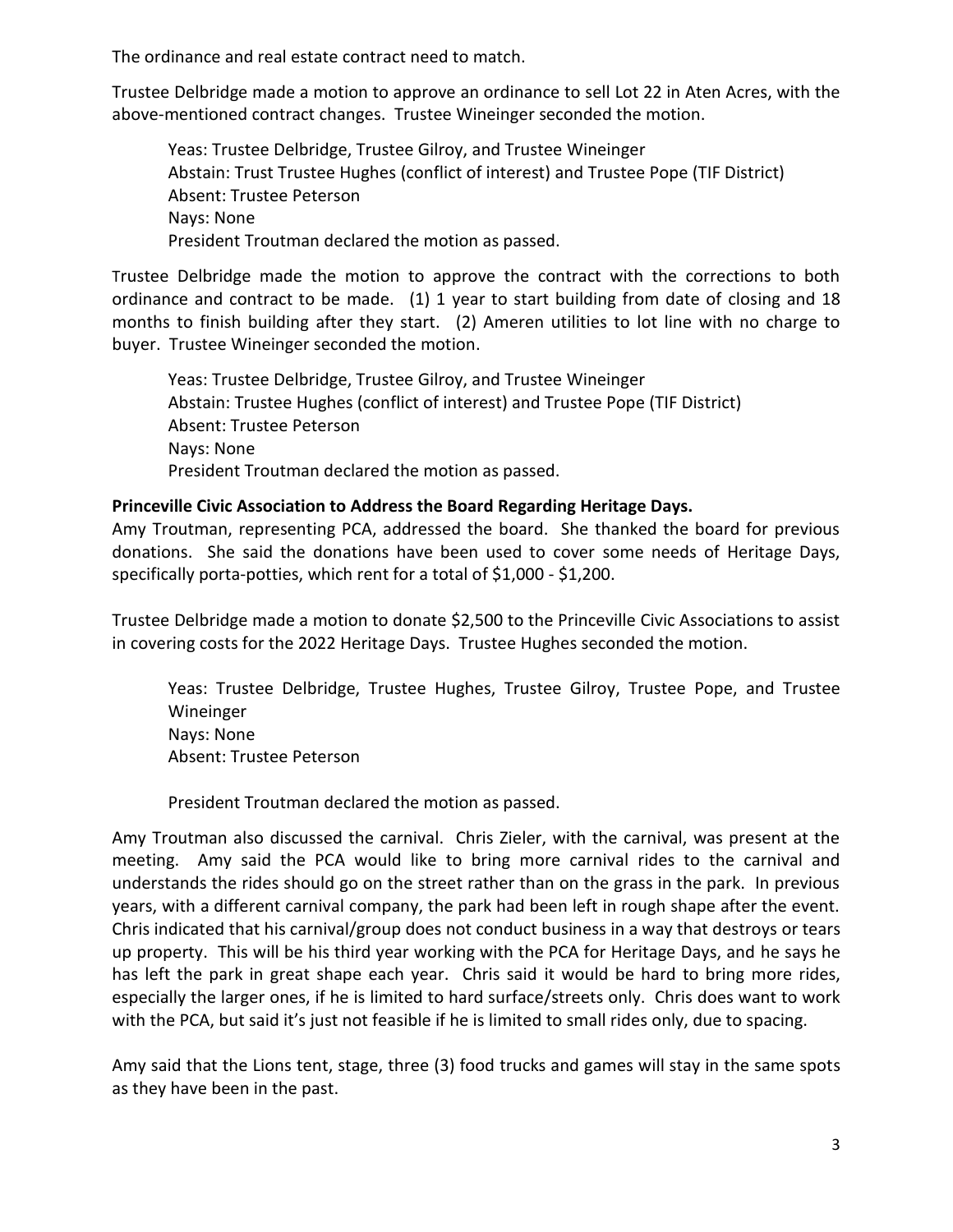Trustee Delbridge commented that the park looks great, and he is opposed to having rides in the park. Trustee Pope echoed the same comment.

Superintendent Gardner said that it would be feasible to put some rides on the highway, between the bank and Midwest Ingredients, as they had done in the past. Bank customers still need to be able to access the drive-thru. Fire and rescue also need a lane open and to access in case of an emergency. Chris did mention that if he had a large ride, such as the octopus, on the street that he would be able to lift an arm of the ride so that emergency vehicles could get through, and he could still have the rides on the road.

Amy Troutman will work with Chris on a potential map of rides, food, and games.

### **Consider and Vote on a Resolution to Close Streets for Heritage Days.**

Trustee Gilroy made a motion to approve a resolution to Close the Streets for Heritage Days. Trustee Delridge seconded the motion.

Yeas: Trustee Delbridge, Trustee Hughes, Trustee Gilroy, Trustee Pope, and Trustee Wineinger Nays: None Absent: Trustee Peterson President Troutman declared the motion as passed.

### **Consider and Vote on the Hiring of Police Officers for Heritage Days**

President Troutman suggested that two (2) additional officers, in addition to the community officer, be present for Heritage Days. The Bad Luck Club plans to open in June and may do a grand opening during Heritage Days.

Trustee Delbridge made a motion to approve the hiring of two (2) additional police officers for Heritage Days. Trustee Gilroy seconded the motion.

Yeas: Trustee Delbridge, Trustee Hughes, Trustee Gilroy, Trustee Pope, and Trustee Wineinger Nays: None Absent: Trustee Peterson President Troutman declared the motion as passed.

### **Committee Reports**

**TIF Committee** – Trustee Gilroy said the TIF Committee met this evening.

The Bad Luck Club has applied for a Commercial Exterior Beautification & Renovation Program grant from the Village, TIF 1, in the amount of \$7,500, to replace the front windows, add an awning, and replace a commercial front door.

The Princeville Pharmacy has requested \$7,500 to redo the parking lot. (The total cost of the project is \$10,000.) This would be an intergovernmental agreement.

**Personnel –** President Troutman said the Personnel Committee also met this evening. Village employees' wages, salaries, and compensations were discussed. President Troutman said the cost of living has gone up significantly. After discussion, it was determined the Superintendent of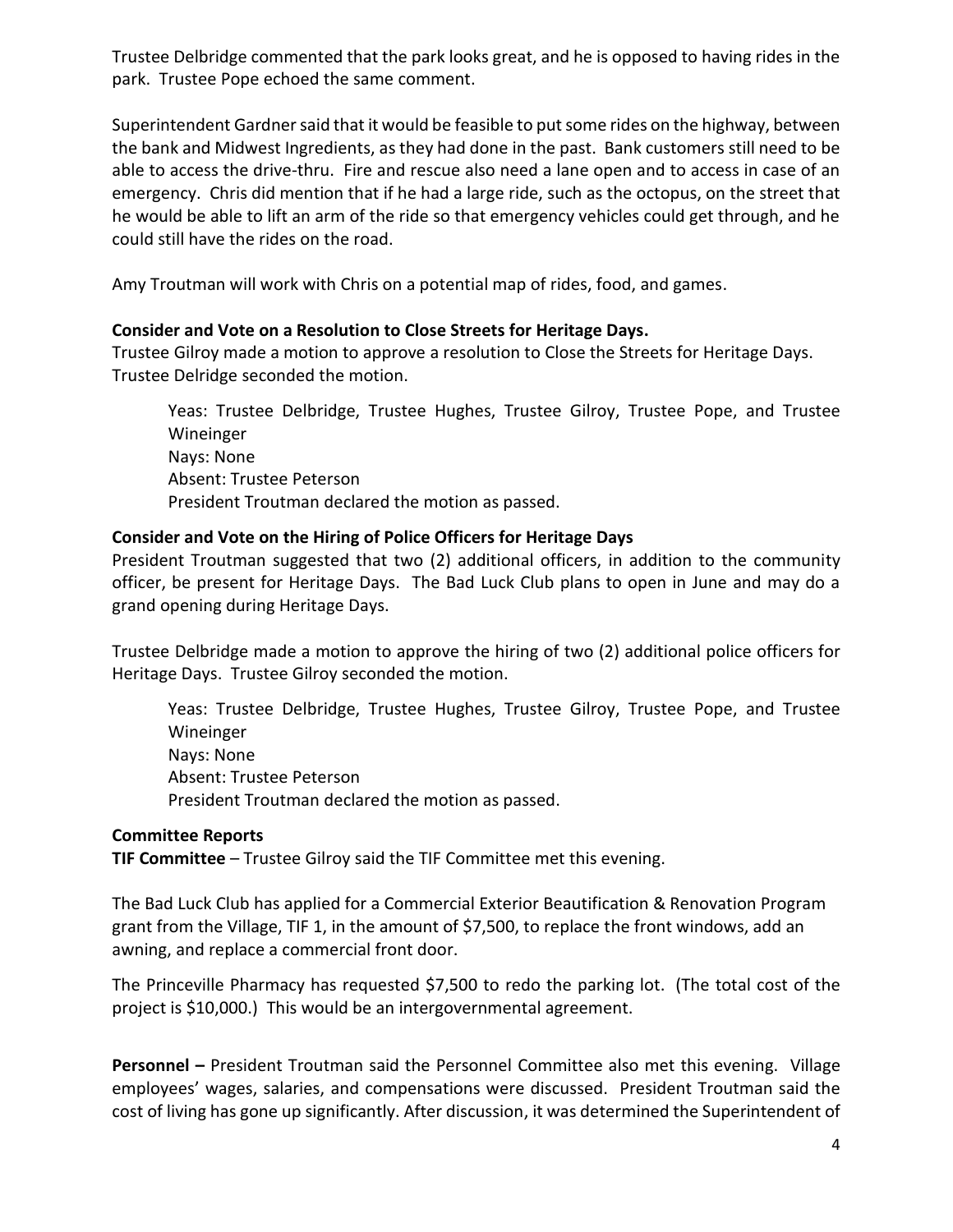Public Works, water treatment plant, and public works employees would receive an 8% increase. The Municipal Code Officer would receive a 3% increase, and the Treasurer would receive a \$5,000 raise, and then an 8% salary increase, rounding her salary to \$52,000.

Part-time employees would increase to \$13.50 per hour. Cleaning would stay the same, at \$60.00 per pay period.

**Finance Committee –** The Finance Committee met April 11th. The budget will be voted on at the first meeting in June, but will be retro to May  $1<sup>st</sup>$ .

### **Any Action Regarding Committee Reports**

Trustee Delbridge made a motion for The Bad Luck Club's application for a Commercial Exterior Beautification & Renovation Program grant from the Village, TIF 1, in the amount of \$7,500, to replace the front windows, add an awning, and replace a commercial front door. Trustee Hughes seconded the motion.

Yeas: Trustee Delbridge, Trustee Hughes, Trustee Gilroy, and Trustee Pope Abstain: Trustee Wineinger (TIF 1) Nays: None Absent: Trustee Peterson President Troutman declared the motion as passed.

*\*The business will submit the Paid invoices/receipts once the work has been completed to receive the funds.*

Trustee Delbridge made a motion to approve the intergovernmental agreement with the Princeville Pharmacy in the amount of \$7,500, to redo their parking lot. Trustee Pope seconded the motion.

Yeas: Trustee Delbridge, Trustee Hughes, Trustee Gilroy, and Trustee Pope Abstain: Trustee Wineinger (TIF 1) Nays: None Absent: Trustee Peterson President Troutman declared the motion as passed.

Trustee Gilroy made a motion for the Superintendent of Public Works, water treatment plant, and public works employees would receive an 8% increase, Municipal Code Officer would receive a 3% increase, and the Treasurer would receive a \$5,000 raise, and then an 8% salary increase, rounding her salary to \$52,000. Trustee Pope seconded the motion.

Yeas: Trustee Hughes, Trustee Gilroy, Trustee Pope, and Trustee Wineinger Abstain: Trustee Delbridge (conflict of interest) Nays: None Absent: Trustee Peterson President Troutman declared the motion as passed.

### **Past Due Water Bill Review**

The past due water bill was reviewed. Shut-offs are slated for April 25th.